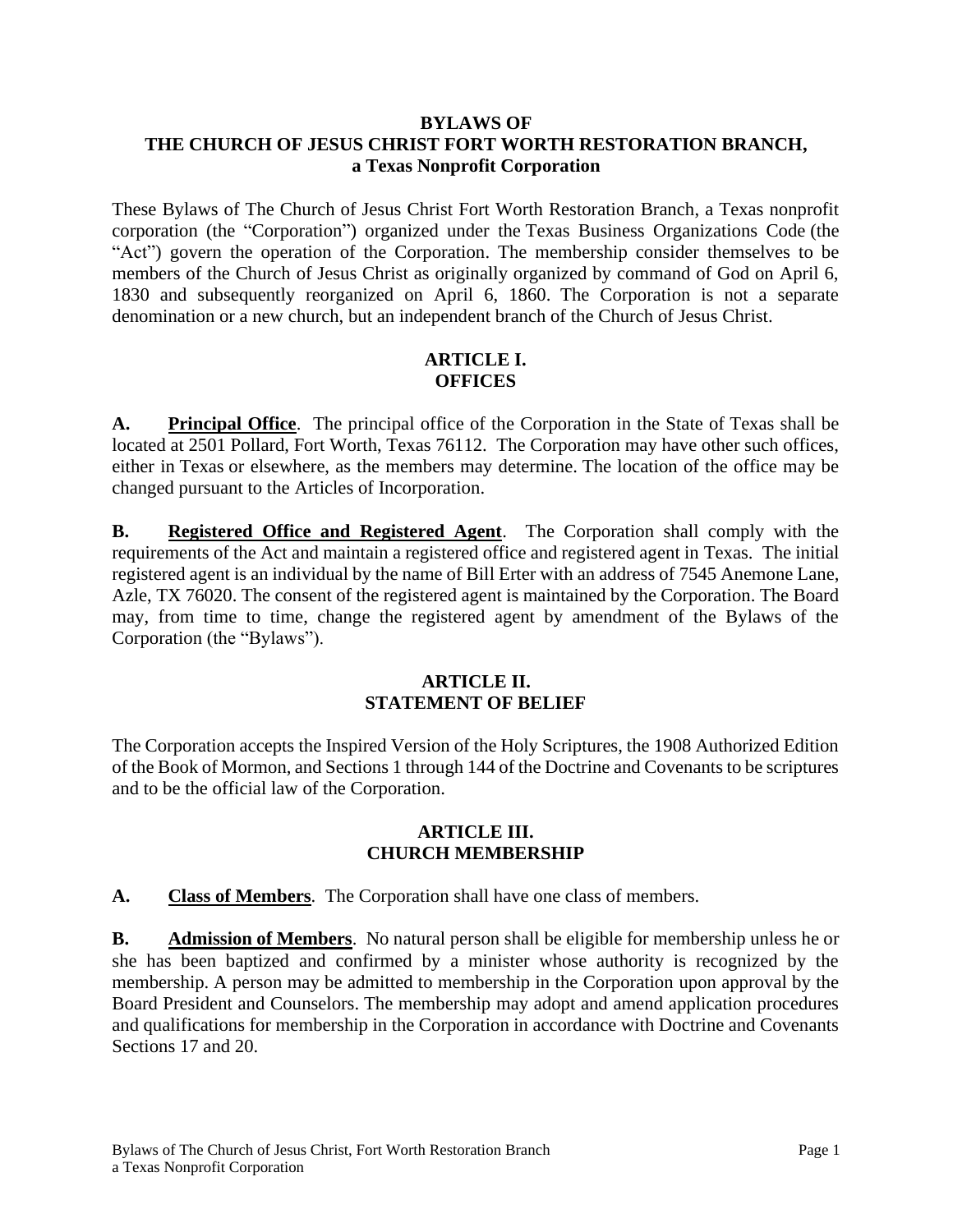**C. Voting Rights**. No member shall be entitled to vote on matters involving the management of the affairs of the Corporation unless expressly authorized by the Articles of Incorporation, these Bylaws, or as required by the Act. When voting on authorized matters, each member shall be entitled to one vote on each matter submitted to a vote of the members. No member shall be allowed to cumulate votes for any election of officers or any other matter. No votes by proxy, or other than in-person, shall be allowed.

**D. Removal of Members.** Membership shall adopt standards for membership. The members do not have right to continued membership and may be removed for behavior that does not align with Article II.

**E. Resignation**. Any member may resign from the Corporation by submitting a written resignation to the President. The President may resign by submitting a written resignation to the Counselors and two officers. The resignation need not be accepted by the Corporation to be effective. A member's resignation shall not relieve the member of any obligations to pay any dues, assessments, or other charges that had accrued and were unpaid prior to the effective date of the resignation.

**F. Reinstatement**. A former member may submit a written request for reinstatement of membership to the President. The membership may reinstate membership on any reasonable terms that the membership deems appropriate.

**G. Transfer of Membership**. Membership in the Corporation is not transferable or assignable. Membership terminates on the dissolution of the Corporation or the death of a member. Membership in the Corporation is not a property right that may be transferred after member's death.

**H. Waiver of Interest in Corporation Property**. All real and personal property, including all improvements located on the property, acquired or to be acquired by the Corporation shall be owned by the Corporation. A member shall have no interest in specific property of the Corporation. Each member hereby expressly waives the right to require partition of all or part of the Corporation's property. No member is entitled to any dividend or any part of the income of the Corporation or to share in the distribution of the Corporation's assets upon dissolution.

# **ARTICLE IV. MEETING OF MEMBERS**

**A. Annual Meeting**. Beginning in 2020, the Governing Body shall hold an annual meeting of the members at 1:00 o'clock p.m. on the third Sunday of October each year or at another time that the President designates. At the annual meeting, the members shall elect officers and transact any other business that may come before the meeting. If, in any year, the election of officers is not held on the day designated for the annual meeting, the President shall call a special meeting of the members as soon thereafter as possible to conduct the election of officers.

**B. Special Meetings**. Special business meetings of the members may be called by the President, a majority of the priesthood or ten percent of the voting members.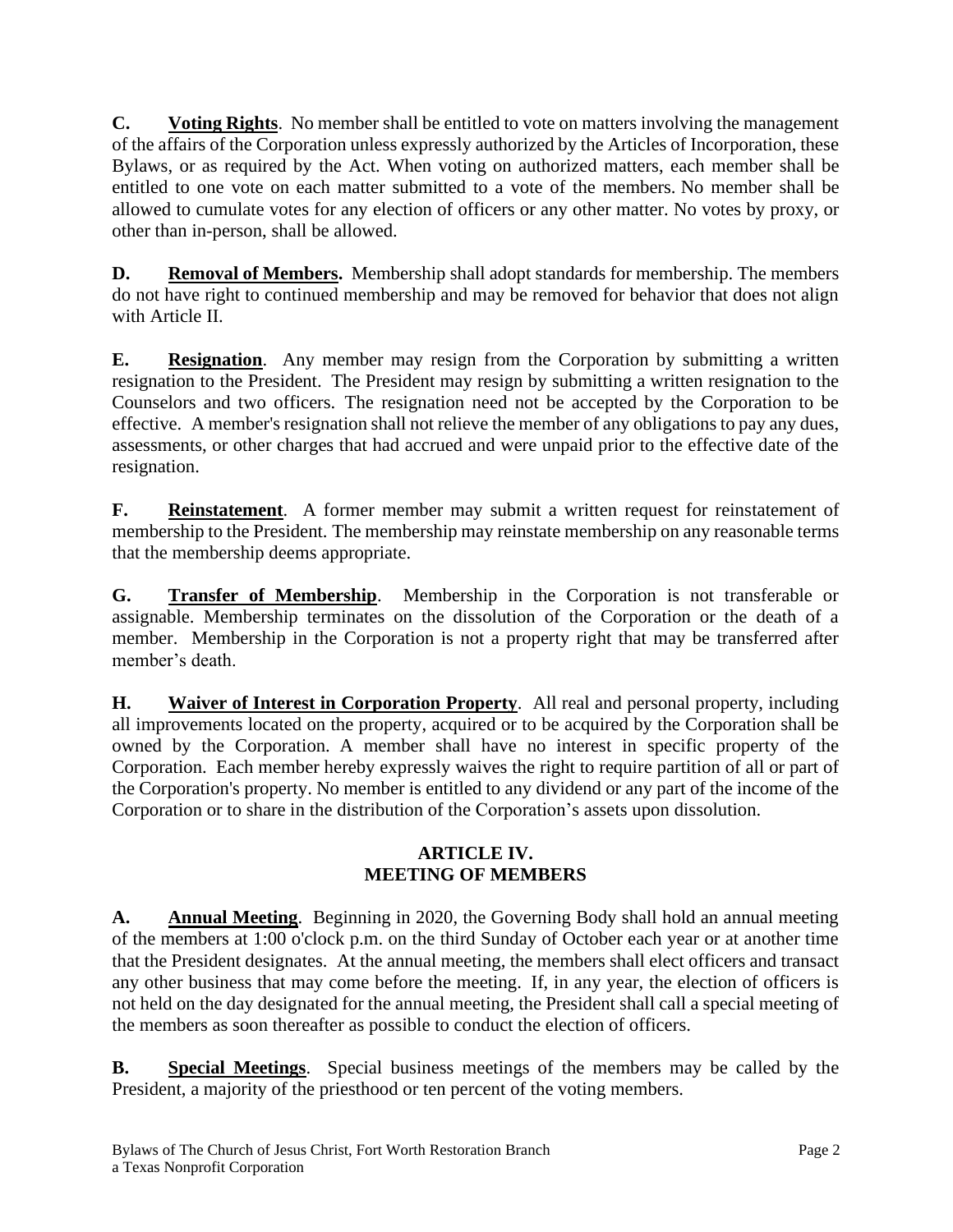**C. Place of Meeting**. The President may designate any place, either within or without the State of Texas, as the place of meeting for any annual meeting or for any special business meeting. If the President does not designate the place of meeting, the meeting shall be held at the registered office of the Corporation in Texas.

**D. Notice of Meetings**. Oral or printed notice of any meeting of members, including the annual meeting, may be given by announcing any such meeting at a regularly scheduled Sunday worship service of the Corporation, and/or by written notice printed in the program of such service. Such notice shall be given at least 1 (one) week prior to any called business meeting, whether annual or special. The notice shall state the place, day, and time of the meeting, who called the meeting, and the general purpose or purposes for which the meeting is called. Notice shall be given by or at the direction of the President or Secretary of the Corporation, or the officers or persons calling the meeting.

**E. Quorum**. No quorum is required. The members present at a duly called or held meeting may transact business coming before the meeting.

**F. Actions of Membership**. The membership shall try to act by consensus. However, the vote of a majority of voting members present and entitled to vote shall be sufficient to constitute the act of the membership unless the vote of a greater number is required by law, the Articles of Incorporation, or these Bylaws. Voting may be by ballot or voice vote, except that any election of officers shall be by ballot if demanded by any voting member at the meeting before the voting begins.

**G. Proxies**. A member entitled to vote may not vote by proxy.

**H. Voting by Mail**. The membership may not authorize members to vote by mail on the election of officers or on any other matter that may be voted on by the members.

# **ARTICLE V. BOARD OF DIRECTORS**

**A. Management of the Corporation; Power and Authority of Directors**. The affairs of the Corporation shall be governed and managed by the membership, subject to the Act, the Articles of Incorporation, and these Bylaws. The Board may exercise all the powers and authority granted to the Corporation by law or as delegated by the membership.

**B. Number of Directors**. The Board shall consist of no more than fifteen or fewer than three (3) Directors ("Directors"). The number of Directors may be increased or decreased from time to time by Board resolution or amendment to these Bylaws; however, a change in the number of Directors shall not remove a Director from his or her position as a Director prior to the expiration of his or her term of office. In the event that the number of Directors is zero, membership shall vote Directors to serve until the next Board meeting.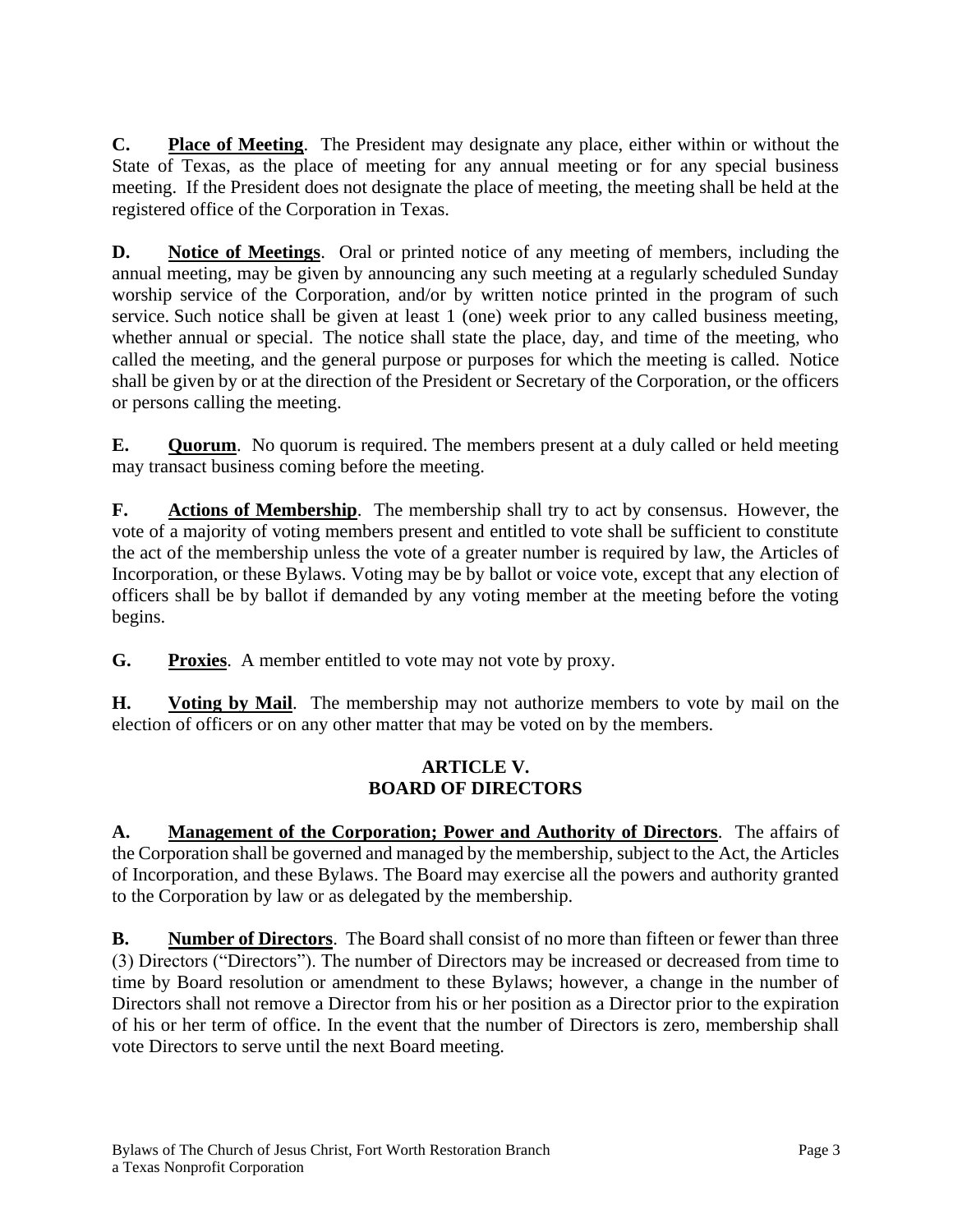**C. Qualifications.** A member admitted pursuant to Section III.B and who has maintained his or her membership in good standing is eligible to serve as a Director. No employee of the Corporation is eligible to serve on the Board while employed by the Corporation.

# **D. Election and Term of Directors.**

- (1) The first Board shall consist of those persons named in the Certificate of Formation. Such persons shall hold office until the first election of directors. Thereafter, at each Annual Board Meeting, Directors shall be elected by the membership, each Director to hold office for a term of one year and until his or her successor has been elected and qualified. Directors may serve unlimited consecutive terms.
- (2) The Board shall set the number of Directors to be elected at each Annual Meeting, so long as the total number of Directors does not exceed fifteen (15). The initial Directors shall be appointed by Board resolution.

**E. Resignation**. Resignations are effective upon receipt by the Secretary (or receipt by the President or other officer if the Secretary is resigning) of written notification or a later date if provided in the written notification.

**F. Removal**. One or more Directors may be removed at a meeting called for that purpose, with or without cause, by majority vote of the entire Board. If a Director fails to attend three consecutive meetings of the Board, the Board shall evaluate the Director's contribution to the work of the Corporation, his or her reasons for not attending the meetings, as well as any other relevant factors, and if it appears to be in the best interest of the Corporation, may declare the position vacant.

**G. Vacancies**. Vacancies existing by reason of resignation, death, incapacity, or removal before the expiration of a term may be filled by the Board. A Director appointed to fill a vacancy shall be appointed for the unexpired term of his or her predecessor in office and until his or her successor is elected and qualified.

**H. Quorum**. A simple majority of Directors must be in attendance to vote on any matter, except when otherwise noted herein, at all Regular, Special or Emergency Board Meetings.

# **ARTICLE VI. OFFICERS**

**A. Officer Positions**. The officers of the Corporation shall be a President, two counselors, Treasurer, Secretary, Church School Director, Historian, Recorder, 1 Year Auditor, 2 Year Auditor, and Music Director. The Board may create additional officer positions, define the authority and duties of each such position, and elect or appoint persons to fill the positions. Any two or more offices may be held by the same person, except for the offices of President and secretary.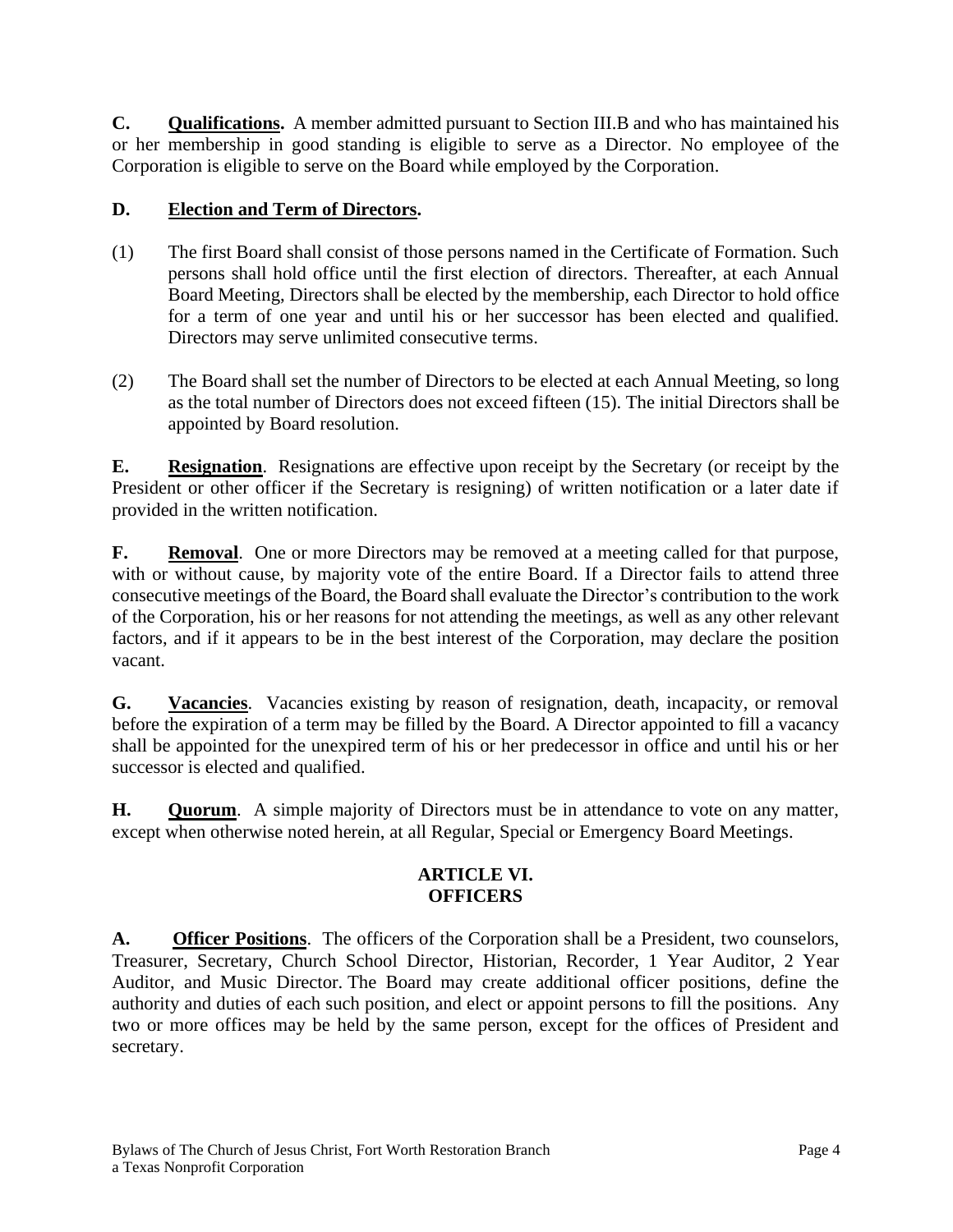#### **B. Election and Term of office.**

- (1) The following officers of the Corporation shall be nominated and elected annually by the membership at the regular annual meeting of the membership: President, Treasurer, Secretary, Church School Director, 1 Year Auditor, 2 Year Auditor, and Music Director. If the election of officers is not held at this meeting, the election shall be held as soon thereafter as conveniently possible. Each officer shall hold office until a successor is duly elected and qualified, as established by the business meeting. An officer may be elected to succeed himself or herself in the same office.
- (2) The following officers are appointed by the President and sustained by vote of the congregation: Historian, Recorder, and Counselors. If such sustaining vote does not pass by a majority of the members present voting, then the President shall reappoint another person to such position, subject to the sustaining vote of the membership.
- (3) The election of 1 and 2 Year Auditors shall be as follows: The currently serving 2 Year Auditor shall automatically become the 1 Year Auditor (without election) and the Board will elect a new 2 Year Auditor.

**C. Compensation.** An officer shall not receive a salary or other compensation for their services, but, by resolution of the Board, may be reimbursed for any actual expenses incurred in the performance of their duties for the Corporation, as long as a majority of disinterested Directors approve the reimbursement.

**D. President**. The President shall be the official representative of the Corporation and shall preside over all Board meetings and membership meetings of the Corporation at which he or she is present. The President shall be the chief executive officer of the Corporation. The President shall supervise and control all of the business and affairs of the Corporation. The President shall preside at all business meetings of the members. The President may execute any deeds, mortgages, bonds, contracts, or other instruments that the membership has authorized to be executed. However, the President may not execute instruments on behalf of the Corporation if this power is expressly delegated to another officer or agent of the Corporation under the Act. The President shall perform other duties prescribed by the membership and all duties incident to the offices of President, including, with the advice and consent of the Counselors, the distribution or assignment of distribution of Oblation funds.

**E. Counselors**. Counselor 1 and Counselor 2 (the "Counselor") shall counsel, advise, and aid the President. When the President is absent, unable to act, incapacitated, or removed, or refuses to act or resigns, Counselor 1 shall perform the duties of the President. When Counselor 1 is absent, unable to act, incapacitated, or removed, or refuses to act or resigns, Counselor 2 acts in place of the President. In such instances, the Counselor shall have all the powers of and be subject to all the restrictions upon the President. At all other times, a Counselor shall perform other duties as assigned by the President. Counselors shall be appointed by the President, subject to approval by a simple majority of members present at a duly called meeting.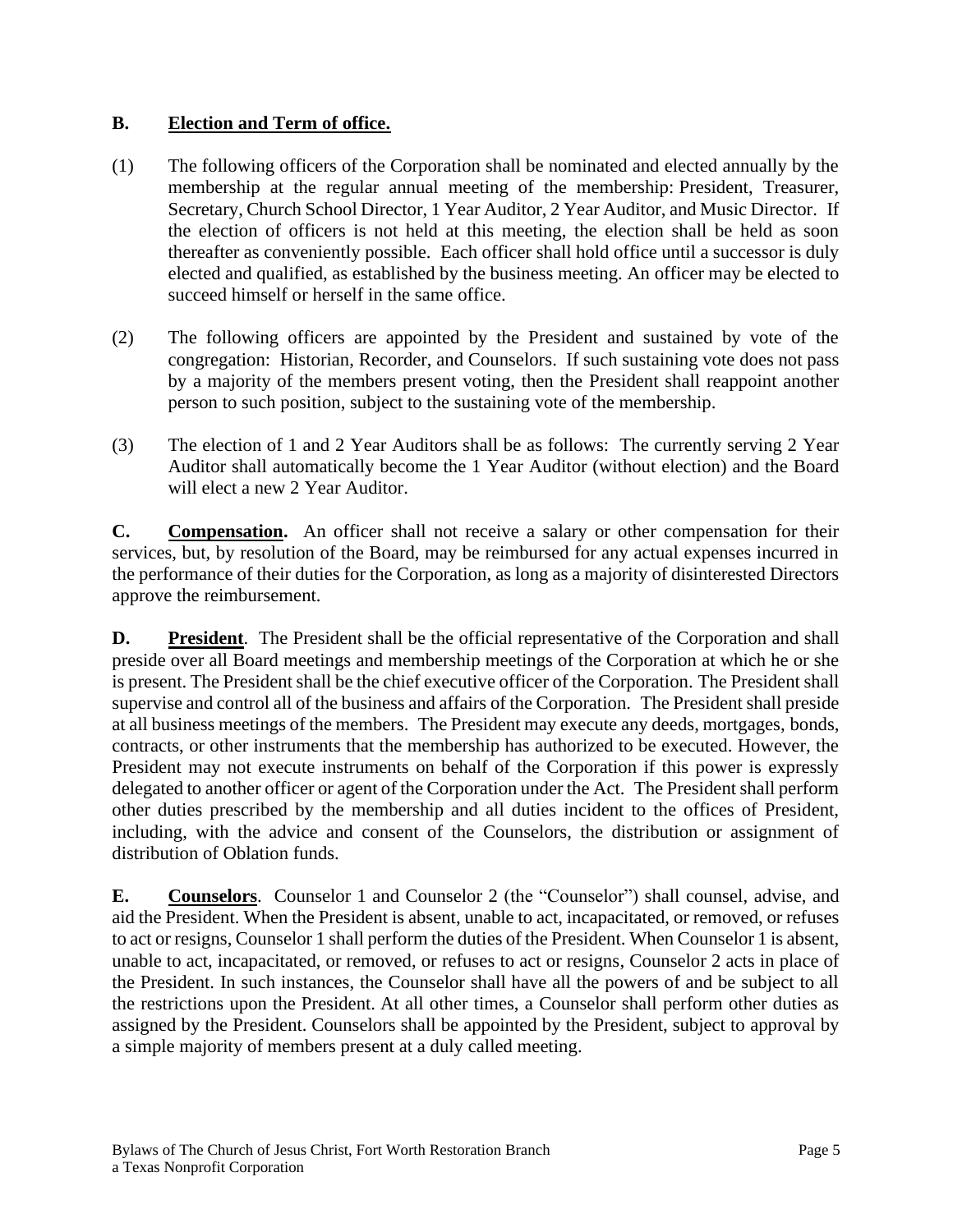**F. Treasurer**. The Treasurer shall be responsible for the receipt and custody of all monies of the Corporation and disbursement thereof, as well as:

- (1) Have charge and custody of and be responsible for all funds and securities of the Corporation.
- (2) Receive and give receipts for monies due and payable to the Corporation from any source.
- (3) Deposit all monies in the name of the Corporation in banks, trust companies, or other depositories as provided in the Bylaws or as directed by the membership or President.
- (4) Write checks and disburse funds to discharge obligations of the Corporation. Funds may not be drawn from the Corporation or its accounts for amounts greater than \$1,000.00 without the President's consent.
- (5) Maintain the financial books and records of the Corporation.
- (6) Prepare financial reports at least annually.
- (7) If required by the membership, give a bond for the faithful discharge of his or her duties in a sum and with a surety as determined by the membership.
- (8) Maintain signature authority of the Treasurer, President, and one other person designated by the President on the Church's checking account.
- (9) Perform all the duties incident to the office of Treasurer or as assigned by the President.

**G. Secretary**. The Secretary shall record and report all Board meetings, the regular meetings and the special meetings, as well as:

- (1) Give all notices as provided in the Bylaws or as required by law.
- (2) Take minutes of Board meetings and membership meetings and maintain such minutes as part of the corporate records.
- (3) Maintain custody of the corporate records and the Corporate seal.
- (4) Affix the Corporate seal to all documents as authorized.
- (5) Perform all duties incident to the office of Secretary or assigned by the President.

**H. Historian**. The Historian maintains the history of the congregation, and records the significant events concerning the congregation in a manner that will preserve it for posterity.

**I. Recorder**. The Recorder handles the administrative registration of due members, and records vital church statistics, such as blessings, marriages, divorces, births and deaths. The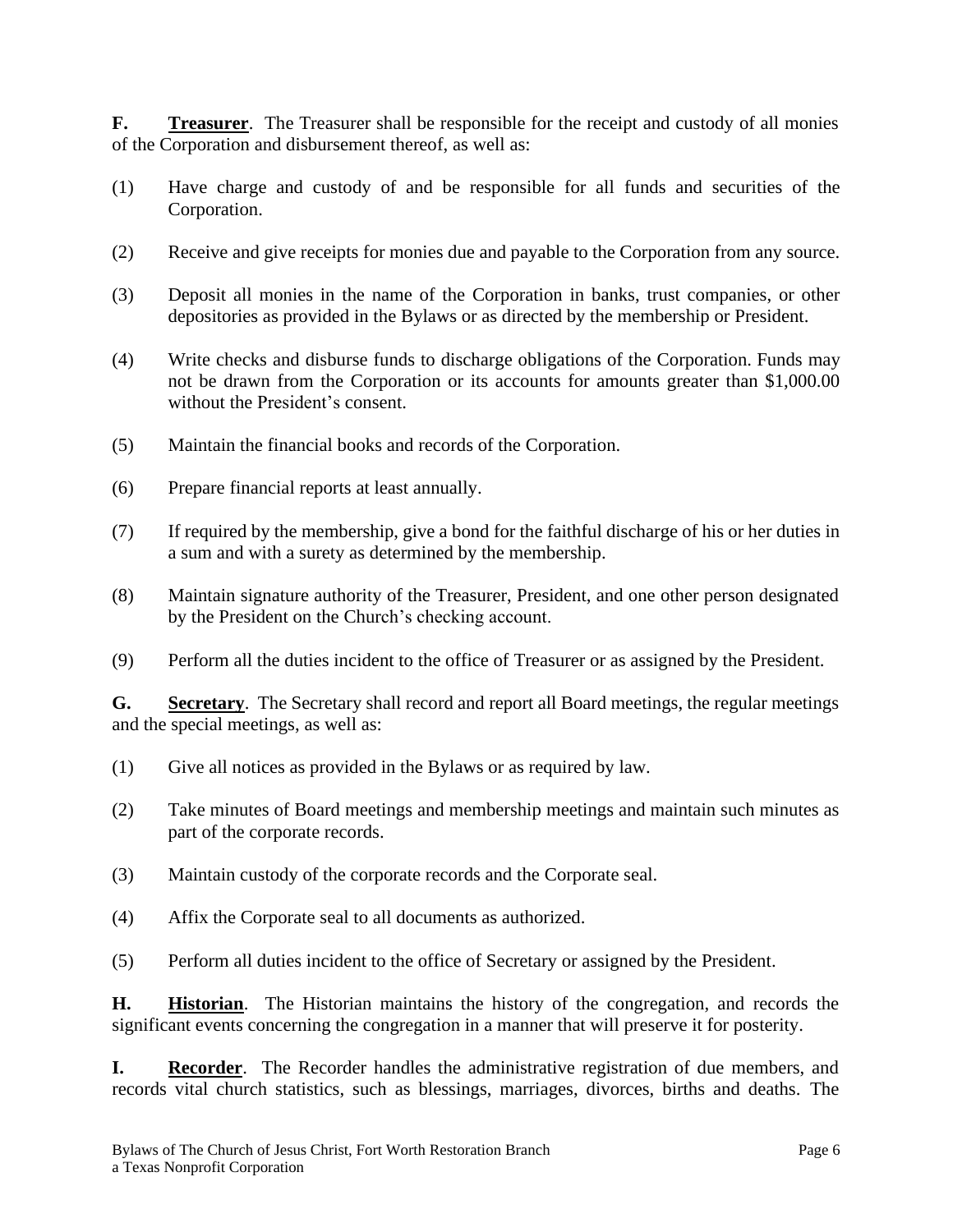Recorder will also keep a register of the mailing address of each member, officer, and employee of the Corporation.

**J. Church School Director***.* The Church School Director coordinates educational classes at the church, classrooms, materials, teachers and all other activities and needs related thereto.

**K. Auditors**. Auditors are charged with the responsibility of preparing, if requested by the President, an audit of the books of the Church. Such audit shall be performed in accordance with generally accepted accounting principles, and shall fairly and accurately reflect the financial status, dealings, and transactions of the Church.

**L. Removal**. Any officer elected by the membership or appointed by the President may be removed by the President or membership respectively with or without good cause.

**M. Vacancies**. A vacancy in any office may be filled by the membership or by appointment by the President for the unexpired portion of the officer's term.

# **ARTICLE VII. PRIESTHOOD**

**A. Orders of the Priesthood**. The two main orders of the priesthood are the Melchisedec and Aaronic. (Doctrine and Covenants 104:1, 2.) The first includes the high priesthood and the elders, while the second includes the priests, teachers, and deacons."

**B. Ordination**. The Branch shall authorize the ordination of men to the priesthood as provided in the Doctrine and Covenants (section 17), and shall issue priesthood licenses to said men, which shall certify them to be members of the priesthood and ministers of the gospel. Priesthood calls must come from God (Hebrews 5:4) and be received through the Branch president (see priesthood manual, 1957, p18). The Branch shall not have the power to authorize the ordination of men to offices higher than the office of elder (see D&C 17:17). At such time that the priesthood quorums will be once again organized and become operative, the Branch shall seek ways, according to the mind and will of God, to integrate existing ordination procedures into the Priesthood quorum structure.

# **ARTICLE VIII. BOARD MEETINGS**

**A. Regular and Special Meetings.** Regular Board meetings shall be held each month, or more frequently as deemed necessary by the Board. The President or any three (3) Directors may call a Special Meeting. The Pastor of the Church shall be an ex-officio (but nonvoting) member of the Board, and Pastor shall attend meetings of the Board.

**B. Notice of Board Meetings.** Notice of the date, time, and place of Regular Meetings shall be given to each Director by regular mail, telephone (including voice mail), facsimile, or e-mail no less than three (3) days' notice prior to the meeting. Notice of the date, time, and place of special meetings shall be given to each Director using the same methods, but with no less than one (1) day notice prior to the meeting, with the exception of special meetings held to amend the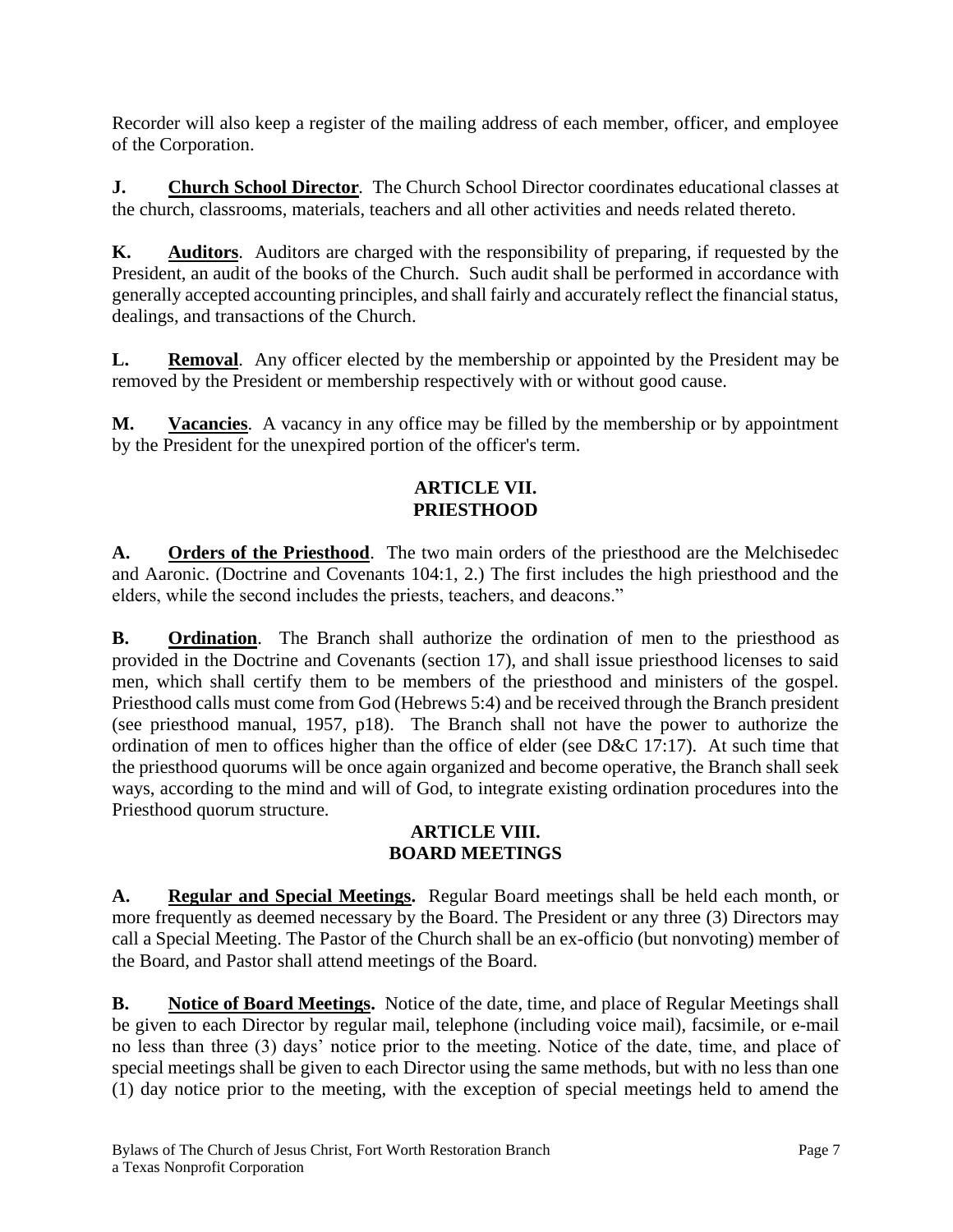bylaws or the Certificate of Formation. A special meeting held to amend the Bylaws or the Certificate of Formation requires a seven-day written notice by mail, facsimile or e-mail that includes the proposed amendment.

**C. Waiver of Notice.** Attendance by a Director at any Board meeting for which the Director did not receive the required notice will constitute a waiver of notice of such meeting unless the Director objects at the beginning of the meeting to the transaction of business on the grounds that the meeting was not lawfully called or convened.

**D. Quorum.** At all meetings, whether held via teleconference or online, a simple majority of the Directors then in office shall constitute a quorum to transact business. At Board meetings where a quorum is present, a majority vote of the Board attending shall constitute an act of the Board unless a greater number is required by the Articles of Incorporation or by any provision of these Bylaws.

**E. Actions without a meeting.** Any action required or permitted to be taken by the Board under Chapter 22 of the Act, the Articles of Incorporation, and these Bylaws may be taken without a meeting, if the Directors unanimously consent in writing, setting forth the action to be taken. Such unanimous written consent shall have the same force and effect as an in-person meeting and vote of the Board.

**F. Open Meetings.** Meetings shall be open to membership, except when personnel, real estate, or litigation matters are being discussed.

**G. Proxy Voting.** A Director who is unable to attend a Board meeting or a Board Committee meeting may vote by written proxy given to any other voting Director, committee member or designated staff member who is in attendance at the meeting in question. However, a vote by proxy will not be counted toward the number of Directors needed to be present to constitute a quorum for the transaction of business. No proxy shall be valid after three months from the date of execution. Each proxy shall be revocable unless expressly stated in the proxy that it is irrevocable or unless made irrevocable by law.

**H. Rules of Decorum.** The Corporation shall adopt rules for decorum, such as Robert's Rules of Order. In the event that the President is unable to maintain order, all actions shall be taken under Robert's Rules of Order upon motion and second by two Directors.

# **ARTICLE IX. COMMITTEES**

A. **Composition.** The Board may designate committees and appoint committee members. Committees shall consist of at least two (2) individuals. A committee that exercises the authority of the Board shall consist of at least two Directors. An Executive Committee established under this Section, having and exercising the full power of the Board, must consist of a minimum of three (3) Directors.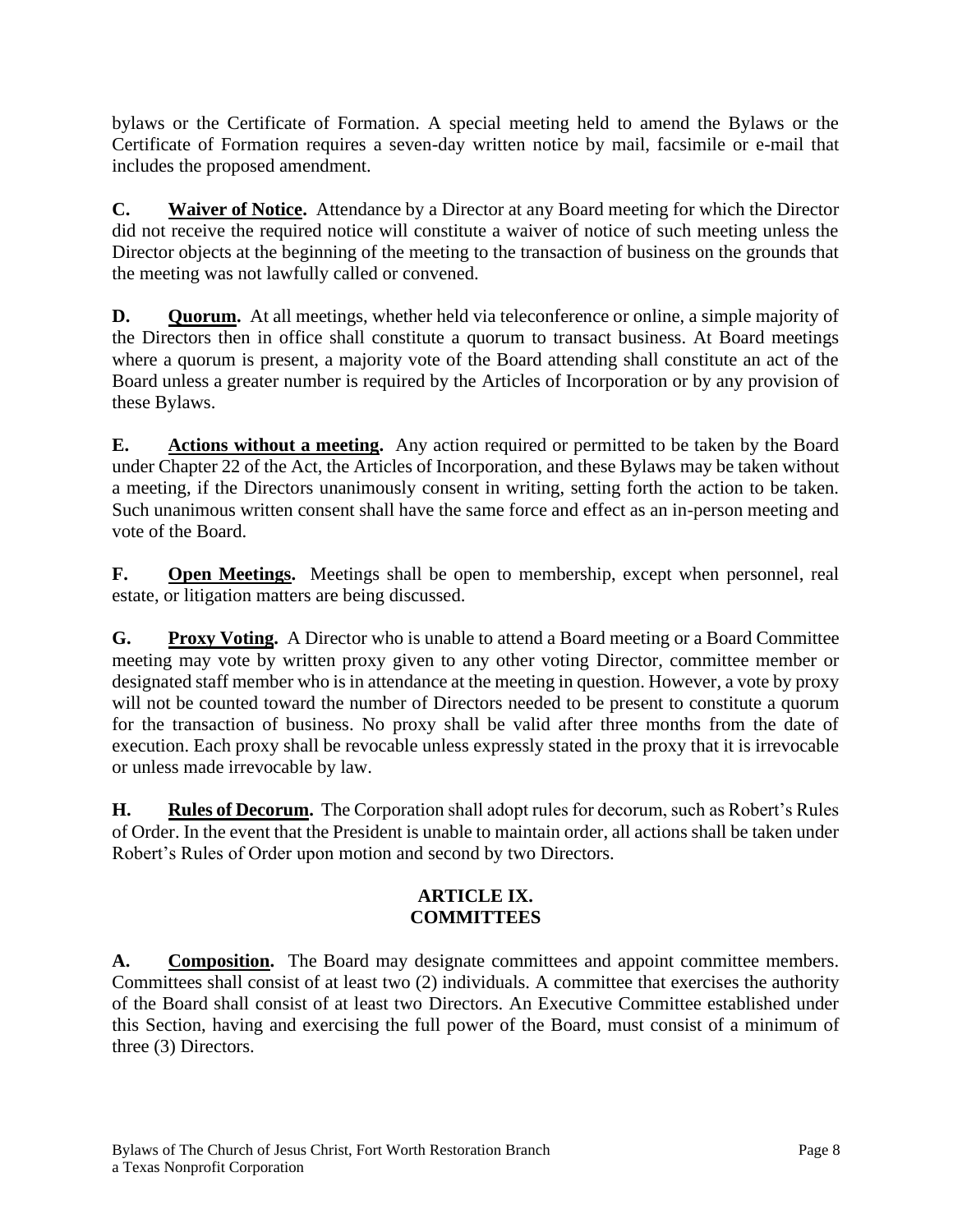**B. Procedures & Authority.** The Board may make provisions for appointment of the Chair, establish procedures to govern their activities, and delegate authority as may be necessary or desirable for the efficient management of the property, affairs, business, or activities of the Corporation.

**C. Non-delegation of Fiduciary Duty.** The designation and appointment of any such committee and the delegation thereto of authority shall not operate to relieve the Board, or any individual Director, of any responsibility imposed upon it or him or her by law.

D. **Pastor Search Committee**. When a vacancy occurs in the Pastor's position, the Board shall appoint a Search Committee to make recommendations to the membership to fill the position.

# **ARTICLE X. CORPORATE TRANSACTIONS**

**A. Contracts**. The membership may authorize any officer or agent of the Corporation to enter into a contract or execute and deliver any instrument in the name of and on behalf of the Corporation. This authority may be limited to a specific contract or instrument or it may extend to any number and type of possible contracts and instruments.

**B. Deposits**. All funds of the Corporation shall be deposited to the credit of the Corporation in banks, trust companies, or other depositories that the Treasurer selects after consultation and approval by the President or one of the Counselors.

**C. Gifts**. The Corporation may accept any contribution, gift, bequest, or devise for the general purposes or for any special purpose of the Corporation. The membership may make gifts and give charitable contributions that are not prohibited by the Bylaws, the Articles of Incorporation, state law, and any requirements for maintaining the Corporation's federal and state tax status.

**D. Potential Conflicts of Interest**. The Corporation shall not make any loan to a member or officer of the Corporation.

**E. Prohibited Acts**. As long as the Corporation is in existence, a member, officer, or committee member of the Corporation shall not:

- (1) Violate the Bylaws or a binding obligation of the Corporation.
- (2) Harm the Corporation or any of its operations.
- (3) Make it impossible or unnecessarily difficult to carry on the intended or ordinary business of the Corporation.
- (4) Receive an improper personal benefit from the operation of the Corporation.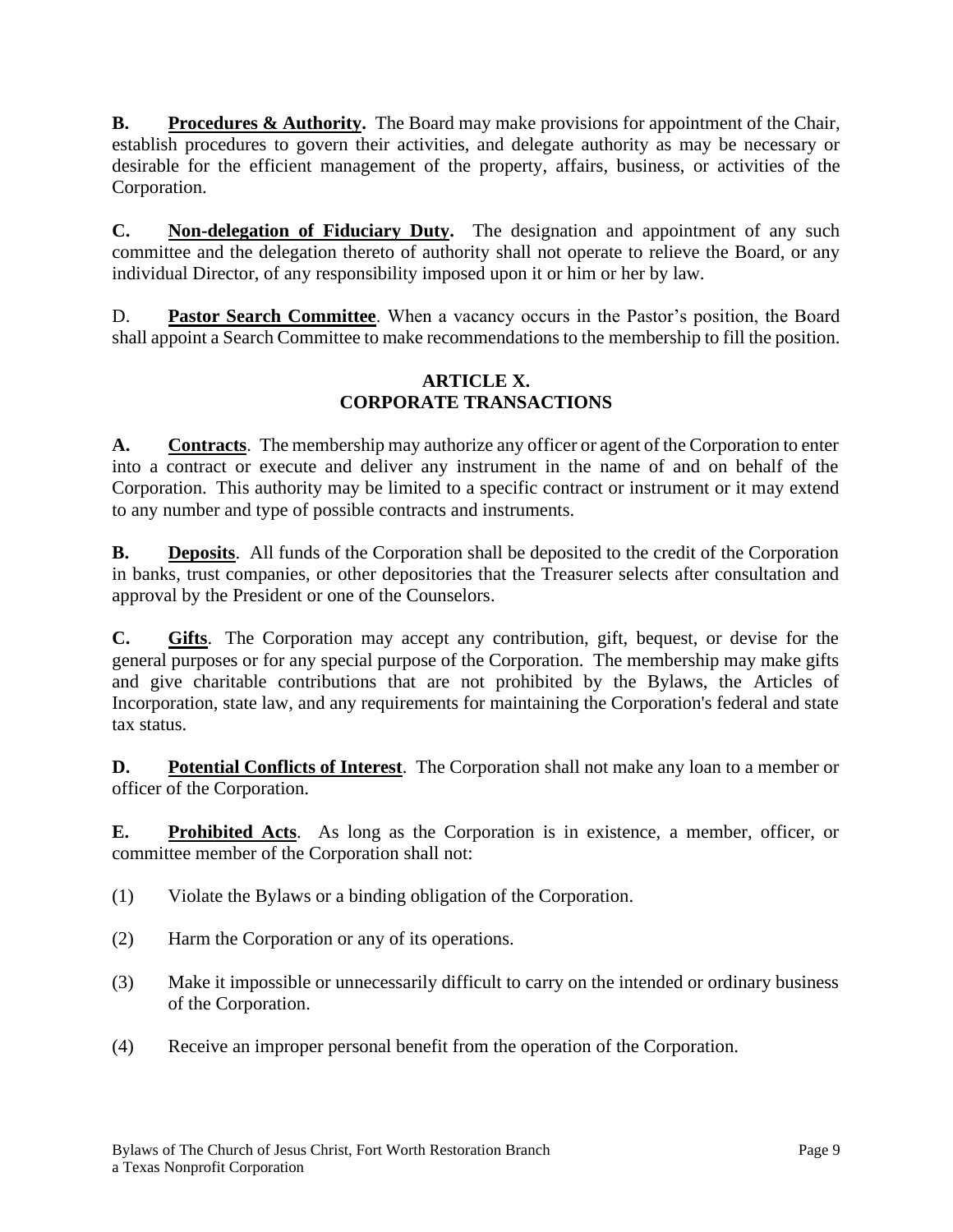- (5) Use the assets of this Corporation, directly or indirectly, for any purpose other than carrying on the business of this Corporation.
- (6) Wrongfully transfer or dispose of Corporation property, including intangible property such as good will.
- (7) Use the name of the Corporation (or any substantially similar name) or any trademark or trade name adopted by the Corporation, except on behalf of the Corporation in the ordinary course of the Corporation's business.
- (8) Disclose any of the Corporation business practices, trade secrets, or any other information not generally known to the business community to any person not authorized to receive it.

# **ARTICLE XI. BOOKS AND RECORDS**

**A. Required Books and Records**. The Corporation shall keep correct and complete books and records of account. The Corporation's books and records shall include:

- (1) A file-endorsed copy of all documents filed with the Texas Secretary of State relating to the Corporation, including, but not limited to, the articles of incorporation, and any amendments thereto, restated articles, articles of merger, articles of consolidation, and statement of change of registered office or registered agent.
- (2) A copy of the Bylaws, and any amendments or restatements, thereto.
- (3) Minutes of the proceedings of the members and committees having any of the authority of the membership.
- (4) A list of the names and addresses of the members, officers, and any committee members of the Corporation.
- (5) A financial statement showing the assets, liabilities, and net worth of the Corporation at the year-end of the seven (7) most recent fiscal years.
- (6) A financial statement showing the income, expenses, accounts receivable, and accounts payable, and debt of the Corporation for the seven (7) most recent fiscal years.
- (7) All rulings, letters, and other documents relating to the Corporation's federal, state, and local tax status.
- (8) The Corporation's federal, state, and local information, income tax returns, annual filings, and annual reports for each of the Corporation's seven (7) most recent fiscal years.

**B. Inspection and Copying.** Any Director of the Corporation may inspect and receive copies of all books and records of the Corporation required to be kept by the Bylaws. Such a person may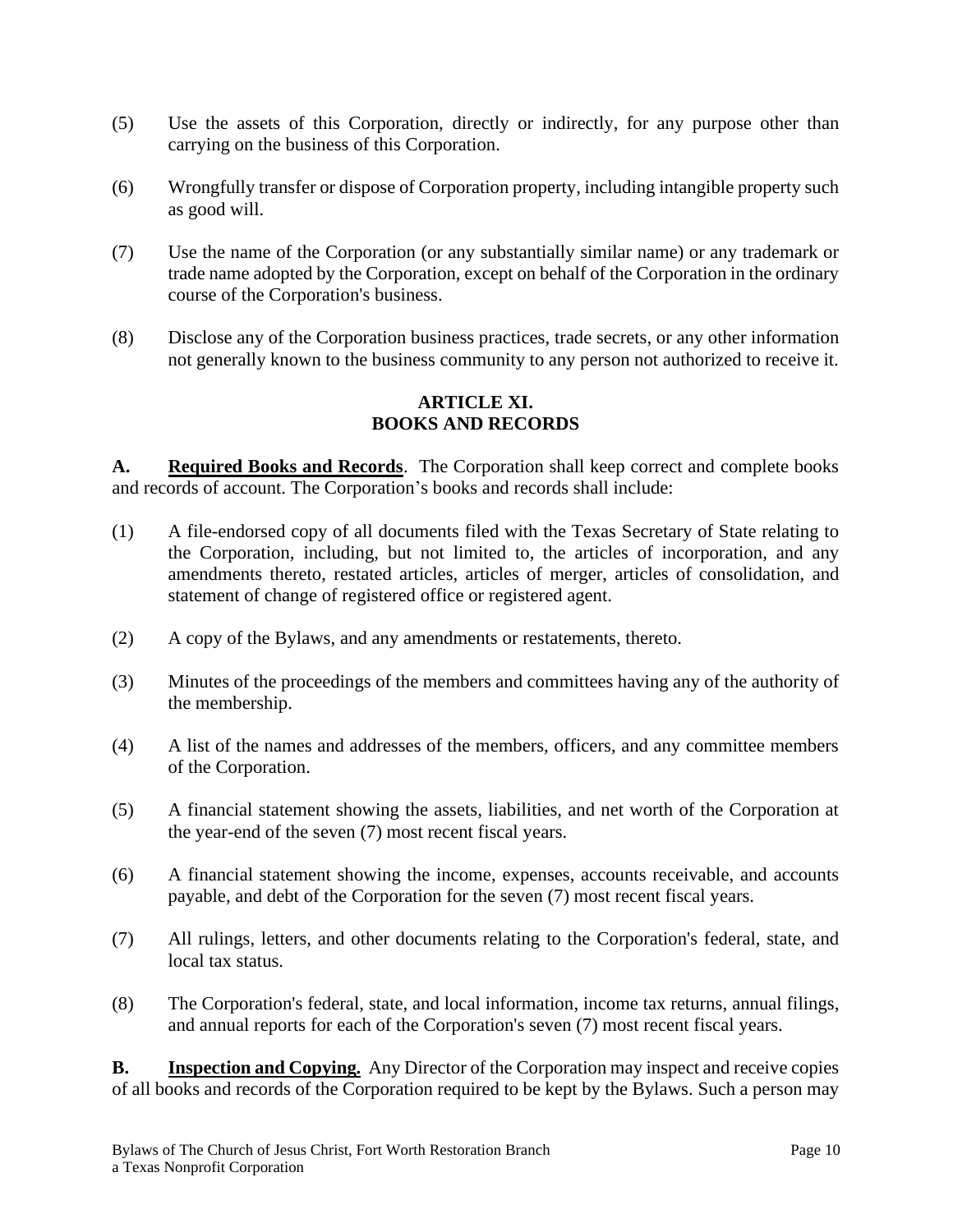inspect or receive copies if the person has a proper purpose related to the person's interest in the Corporation and if the person submits a request in writing. Any person entitled to inspect and copy the Corporation's books and records may do so through his or her attorney or other duly authorized representative. A person entitled to inspect the Corporation's books and records may do so at a reasonable time no later than ten (10) working days after the Corporation's receipt of a proper written request. The membership may establish reasonable fees for copying the Corporation's books and records by members. The fees may cover the cost of materials and labor, but may not exceed twenty-five cents (\$.25) per page. The Corporation shall provide requested copies of books or records no later than ten (10) working days after the Corporation's receipt of a proper written request.

**C. Audits**. Any member shall have the right to have any audit conducted of the Corporation's books. The member requesting the audit shall bear the expense of the audit unless the members vote to authorize payment of audit expenses. The member requesting the audit may select the accounting firm to conduct the audit. A member may not exercise these rights to compel audits so as to subject the Corporation to an audit more than once in any fiscal year.

#### **ARTICLE XII. FISCAL YEAR**

The Corporation's accounting period shall be a fiscal year and shall begin on the first day of January and end on the last day of December of each year. The accounting period may be amended by the Board from time to time. The Board shall promptly notify the IRS of any change in its accounting period.

#### **ARTICLE XIII. INDEMNIFICATION**

# **A. When Indemnification is Required Permitted, and Prohibited.**

(1) The Corporation shall indemnify a Director, officer, committee member, employee, or agent of the Corporation who was, is, or may be named defendant or respondent in any proceeding as a result of his or her actions or omissions within the scope of his or her official capacity in the Corporation. For the purposes of this article XI., an agent includes one who is or was serving at the request of the Corporation as an officer, partner, venturer, proprietor, trustee, partnership, joint venture, sole proprietorship, trust, employee benefit plan, or other enterprise. However, the Corporation shall indemnify a person only if he or she acted in good faith as authorized pursuant to the Articles or Bylaws and reasonably believed that the conduct was in the Corporation's best interests. In a case of a criminal proceeding, the person may be indemnified only if he or she had no reasonable cause to believe that the conduct was unlawful. The Corporation shall not indemnify a person who is found liable to the Corporation or is found liable to another on the basis of improperly receiving a personal benefit. A person is conclusively considered to have been found liable in relation to any claim, issue, or matter if, for criminal matters, the person has either pled no contest, agreed to deferred guilty prosecution, or has been found guilty by the trier of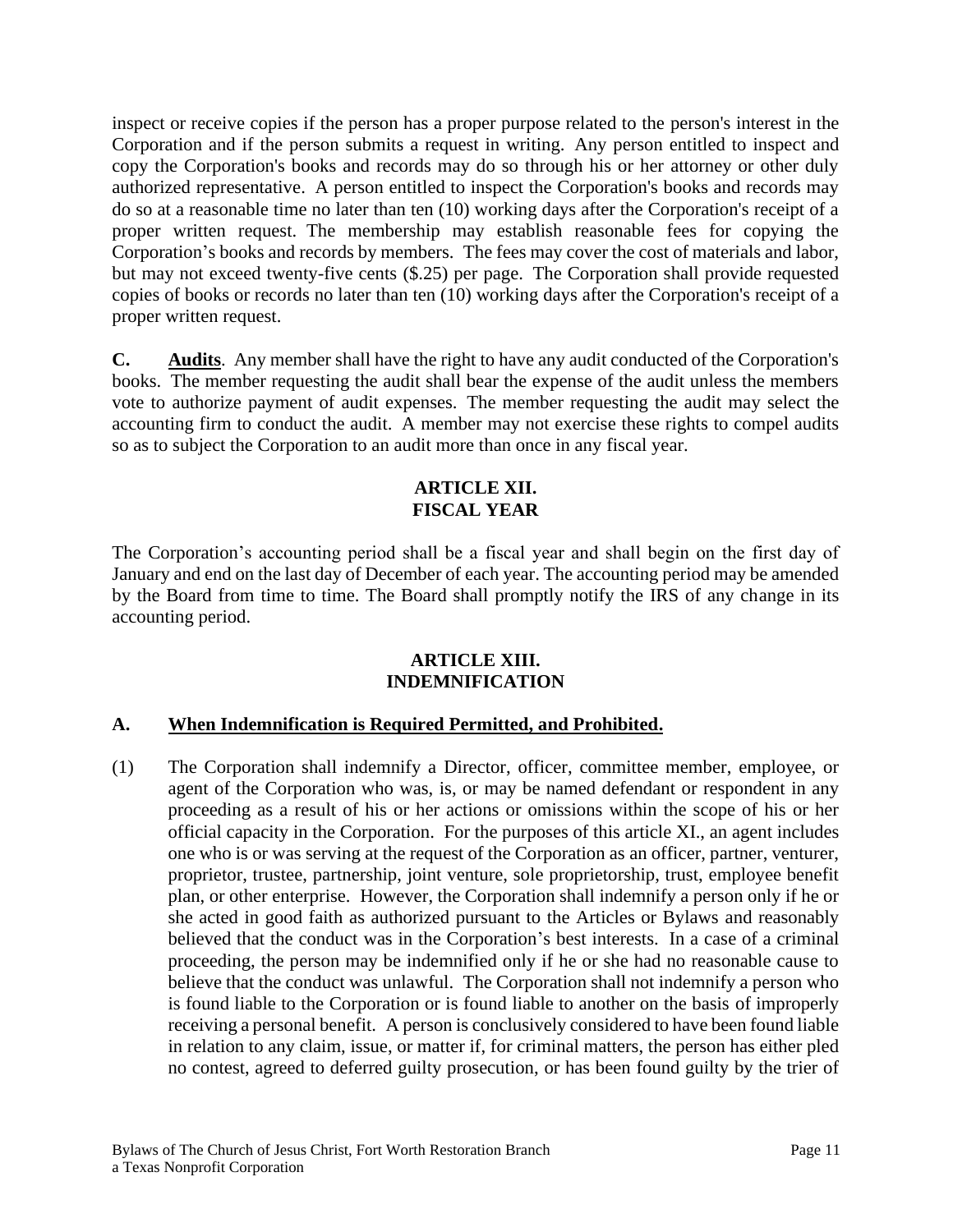fact, and for civil matters, has been adjudged liable by a court of competent jurisdiction and all appeals have been waived or exhausted.

- (2) The Corporation shall pay or reimburse reasonable expenses incurred by a Director, officer, committee member, employee, or agent of the Corporation in connection with the person's appearance as a witness or other participation in a proceeding involving or affecting the Corporation if the person is not a named defendant or respondent in the proceeding.
- (3) In addition to the situations otherwise described in this subsection, the Corporation may indemnify an officer, member, committee member, employee, or agent of the Corporation to the extent permitted by law. However, the Corporation shall not indemnify any person in any situation in which indemnification is prohibited pursuant to Section XI.A.(1).
- (4) Before the final disposition of a proceeding, the Corporation may pay indemnification expenses permitted by the Bylaws and authorized by the Corporation. However, the Corporation shall not pay indemnification expenses to a person before the final disposition of a proceeding if: the person is a named defendant or respondent in a proceeding brought by the Corporation or the person is alleged to have improperly received a personal benefit or committed other willful or intentional misconduct.
- (5) If the Corporation may indemnify a person under the Bylaws, the person may be indemnified against judgment, penalties, including excise and similar taxes, fines, settlement, and reasonable expenses (including attorney's fees) actually incurred in connection with the proceeding.
- (6) If a proceeding is brought by or on behalf of the Corporation against a member, Director, officer, committee member, employee or agent of the Corporation, the Corporation may not indemnify a person who is a counterparty to the proceeding brought by or on behalf of the Corporation.

# **B. Procedures Relating to Indemnification Payments.**

- (1) Before the Corporation may pay any indemnification expenses (including attorney's fees), the Corporation shall specifically and expressly determine whether indemnification is permissible, and if permissible, authorize indemnification by resolution after a special or regular meeting, and determine which type or category of expenses are reasonable and reimbursable, except as provided in Section XI.B.(3). The Corporation may make these determinations and decisions by any one of the following procedures:
	- (a) Majority vote of the Directors present at a special or regulator meeting, who at the time of the vote, are not named defendants or respondents in the proceeding.
	- (b) Upon approval by two-thirds of Directors, after consulting with special legal counsel selected by the Board.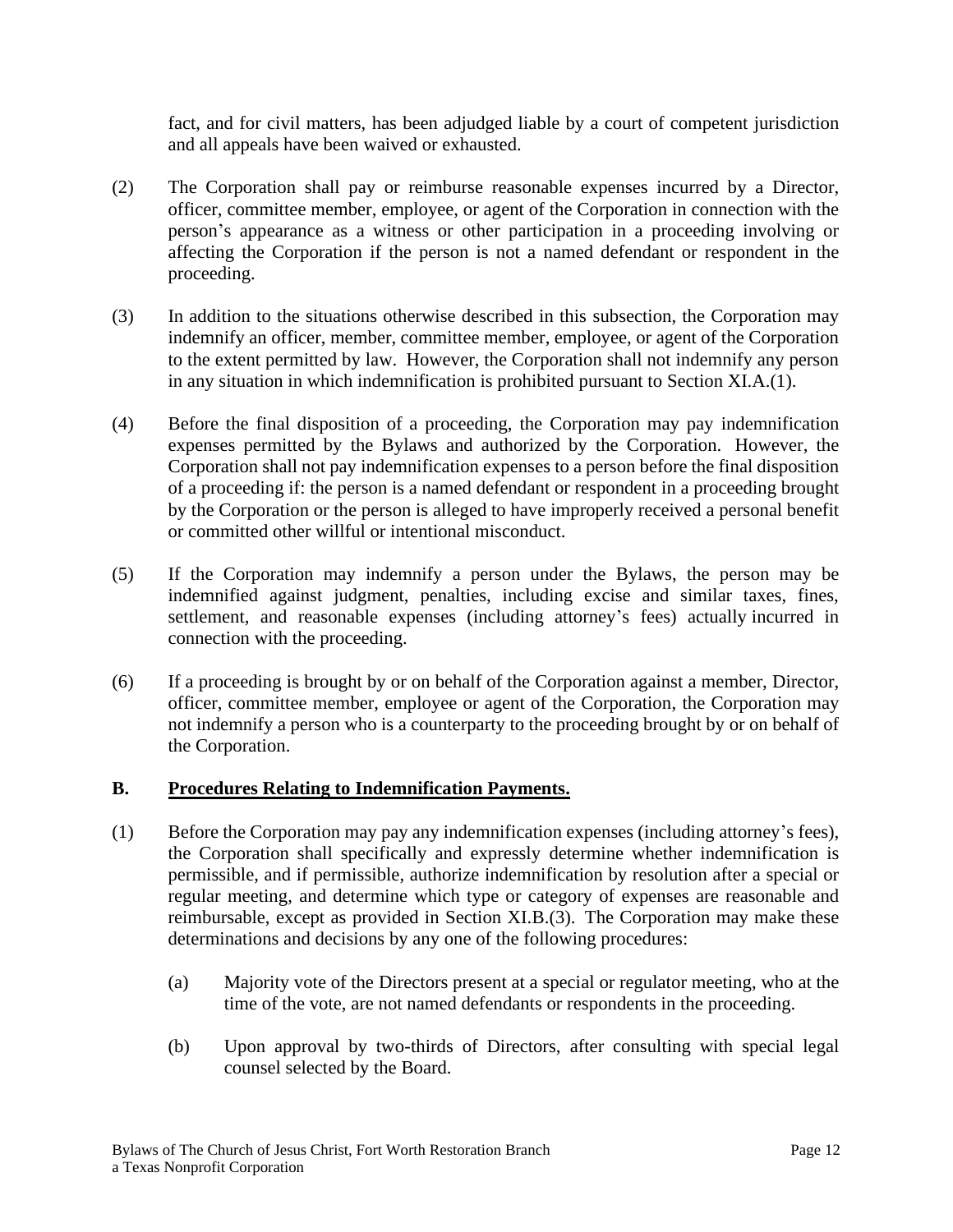- (2) The Board shall authorize indemnification and determine which expenses are reimbursable and reasonable in the same manner that it determines whether indemnification is permissible. If the determination that indemnification is permissible is made by special legal counsel, authorization of indemnification and determination of reasonableness of expenses shall be made in the manner specified by Section XI.B.(1)(b), governing the selection of special legal counsel. A provision contained in the Articles of Incorporation, the Bylaws, or a resolution of members of the membership that requires the indemnification permitted by Section XI.A., above, constitutes sufficient authorization or indemnification even though the provision may not have been adopted or authorized in the same manner as the determination that indemnification is permissible.
- (3) The Corporation shall pay indemnification expenses before final disposition of a proceeding only after the Corporation determines that the facts then known would not preclude indemnification and the Corporation receives a written affirmation and undertaking from the person to be indemnified. The determination that the facts then known to those making the determination would not preclude indemnification and authorization of payment shall be made in the same manner as a determination that indemnification is permissible under Section XI.B.(1), above. The person's written affirmation shall state that he or she has met the standard of conduct necessary for indemnification under the Bylaws. The written undertaking shall provide for repayment of the amount paid or reimbursed by the Corporation if it is ultimately determined that the person has not met the requirements for indemnification. The undertaking shall be an unlimited general obligation of the person, but it need not be secured and it may be accepted without reference to financial ability to make repayment.
- (4) An indemnification or advance of expenses shall be reported in writing to the members of the Corporation. The report shall be made with or before the notice or waiver of notice of the next membership meeting, or with or before the next submission to members of a consent to action without a meeting. In any case, the report shall be sent within the 12-month period immediately following the date of the indemnification or advance.

# **ARTICLE XIV. NOTICES**

**A. Notice by Mail.** Any notice required or permitted by the Bylaws to be given to a member, Director, officer, or member of a committee of the Corporation may be given by postal mail, or electronic mail. If mailed via post, a notice shall be deemed to be delivered when deposited in the United States mail addressed to the person at his or her address as it appears on the records of the Corporation, with postage prepaid. If transmitted by electronic mail, a notice shall be deemed to be delivered when sent to the sender's Internet Service Provider for electronic delivery. A person may change his or her address by giving written notice to the secretary of the Corporation.

**B. Signed Waiver of Notice**. Whenever any notice is required to be given under the provisions of the Act or under the provisions of the Articles of Incorporation or the Bylaws, a waiver in writing signed by a person entitled to receive a notice shall be deemed equivalent to the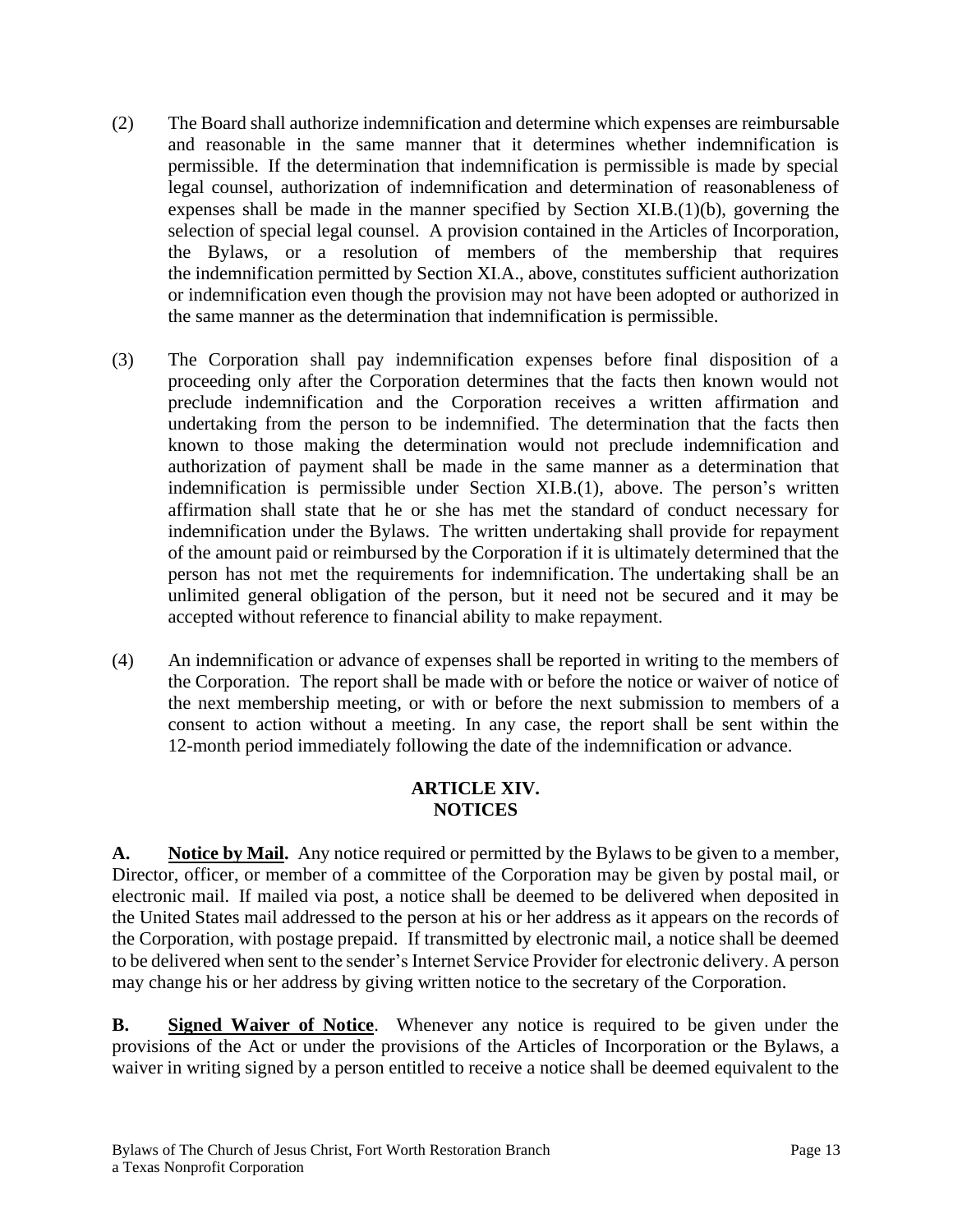giving of the notice. A waiver of notice shall be effective whether signed before or after the time stated in the notice being waived.

**C. Waiver of Notice by Attendance**. The attendance of a person at a meeting shall constitute a waiver of notice of the meeting unless the person attends for the express purpose of objection to the transaction of any business because the meeting is not lawfully called or convened.

# **ARTICLE XV. SPECIAL PROCEDURES CONCERNING MEETINGS**

**A. Meeting by Telephone**. The members may not hold a meeting by telephone conference-call procedures.

**B. Decision Without Meeting**. Any decision required or permitted to be made at a meeting of the members or any committee of the Corporation may be made without a meeting. A decision without a meeting may be made only if a written consent to the decision is signed by all of the persons entitled to vote on the matter. The original signed consents shall be placed in the Corporation minute book and kept with the Corporation's records.

C. In Writing. All requirements within these Articles that any notice, consent, agreement, or similar action be "written" or "in writing" shall include writing in a tangible form, or any electronic form capable of being retained or printed by the recipient.

#### **ARTICLE XVI. AMENDMENTS TO BYLAWS**

The Bylaws may be altered, amended, or repealed, and new Bylaws may be adopted only as recommended by the Board, and upon a simple majority vote by the membership. The notice of any meeting at which the Bylaws are altered, amended, or repealed, or at which new Bylaws are adopted shall include notice of the purpose of such meeting and the text of the proposed bylaw provisions as well as the text of any existing provisions proposed to be altered, amended, or repealed shall be made available for inspection by any member by the President and at the church office, if any. The notice shall include a fair summary of those provisions.

# **ARTICLE XVII. MISCELLANEOUS PROVISIONS**

**A. Legal Authorities Governing Construction of Bylaws**. The Bylaws shall be construed in accordance with the laws of the State of Texas. All references in the Bylaws to statutes, regulations, or other sources of legal authority shall refer to the authorities cited, or their successors, as they may be amended from time to time.

**B. Legal Construction**. If any bylaw provision is held to be invalid, illegal, or unenforceable in any respect, the invalidity, illegality, or unenforceability shall not affect any other provision and